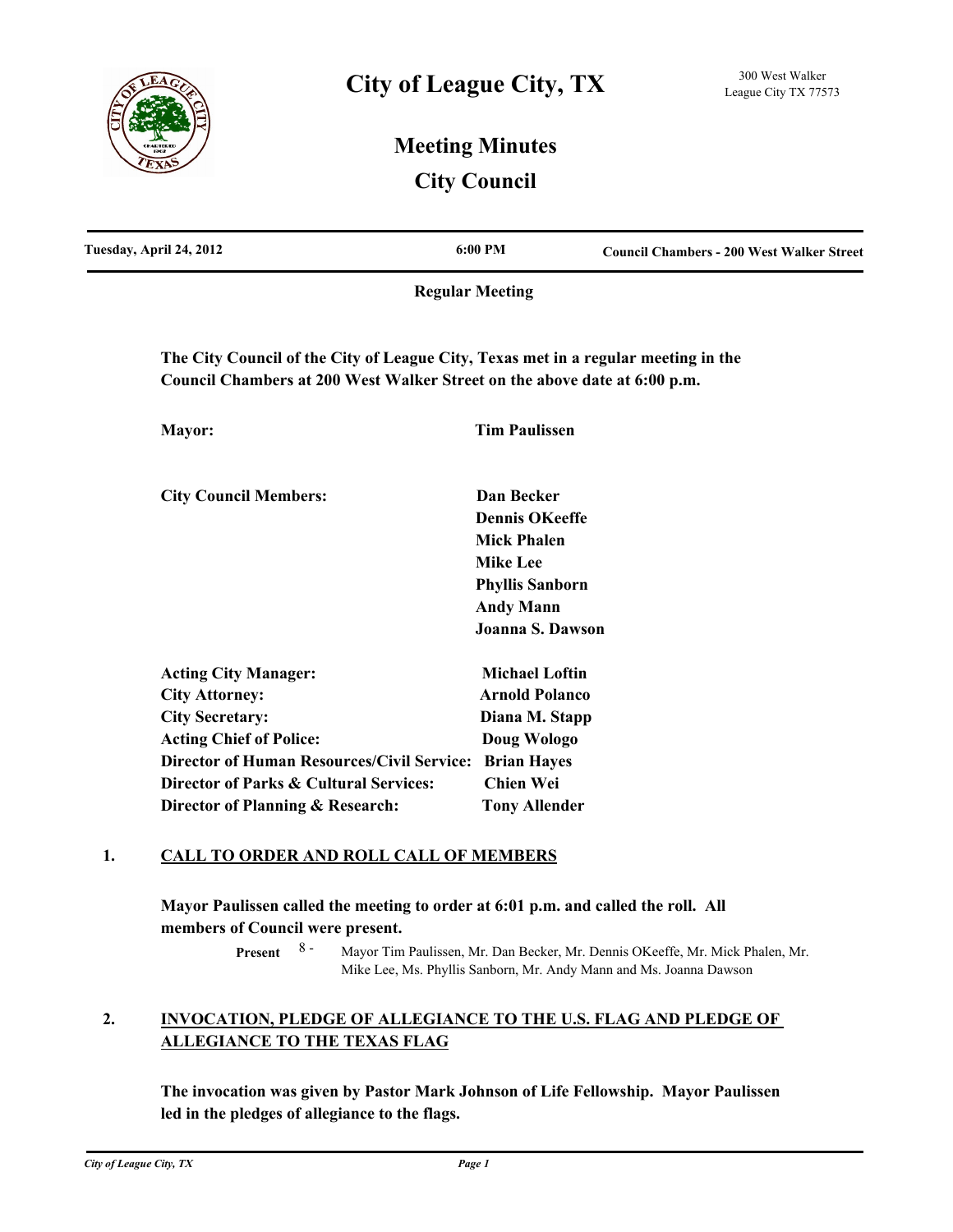|      |                         | A motion was made by Mr. OKeeffe, seconded by Mr. Phalen, to suspend the rules and<br>move up Item 16A at this time. The motion passed by the following vote:                                                                          |
|------|-------------------------|----------------------------------------------------------------------------------------------------------------------------------------------------------------------------------------------------------------------------------------|
|      |                         | $6 -$<br>For:<br>Mr. OKeeffe, Mr. Phalen, Mr. Lee, Ms. Sanborn, Mr. Mann and Ms. Dawson<br><b>Opposed:</b><br>$1 -$<br>Mr. Becker                                                                                                      |
|      |                         | At 6:05 p.m. Mayor Paulissen announced the City Council will now go into executive<br>session to discuss the following item:                                                                                                           |
| 16A. | 12-0233                 | Texas Open Meetings Act, Section 551.074 Government Code - Personnel                                                                                                                                                                   |
|      |                         | Deliberate the employment, appointment, or evaluation of a public officer or employee,<br>to-wit: City Manager (Mayor Paulissen)                                                                                                       |
|      | session just concluded. | At 6:54 p.m. Mayor Paulissen reconvened the regular meeting and announced there was<br>no final action, decision, or vote with regard to any matter considered in the executive                                                        |
| 17A. | 12-0234                 | Consider and take action on the employment, appointment or evaluation of a public officer or<br>employee, to-wit: City Manager (Mayor Paulissen)                                                                                       |
|      |                         | A motion was made by Mr. Mann, seconded by Ms. Sanborn, to elevate Mike Loftin to<br>permanent City Manager, and to direct staff to perform a salary survey regarding<br>future compensation. The motion passed by the following vote: |
|      |                         | $6 -$<br>For:<br>Mr. OKeeffe, Mr. Phalen, Mr. Lee, Ms. Sanborn, Mr. Mann and Ms. Dawson<br><b>Opposed:</b><br>$1 -$<br>Mr. Becker                                                                                                      |
| 3.   |                         | <b>APPROVAL OF MINUTES</b>                                                                                                                                                                                                             |
| 3A.  | 12-0235                 | <b>Regular Meeting</b><br>February 14, 2012                                                                                                                                                                                            |
|      |                         | Mayor Paulissen asked if there were any corrections to these minutes. He said hearing<br>none, these minutes are approved.                                                                                                             |
| 4.   |                         | APPOINTMENTS, PROCLAMATIONS, PRESENTATIONS, AWARDS                                                                                                                                                                                     |

**4A. [12-0217](http://leaguecity.legistar.com/gateway.aspx?m=l&id=3065)** Presentation of a Proclamation declaring April 22-28, 2012 "Medical Laboratory Professionals Week" (Mayor Paulissen)

### **Ms. Linda Raven was present to receive the proclamation.**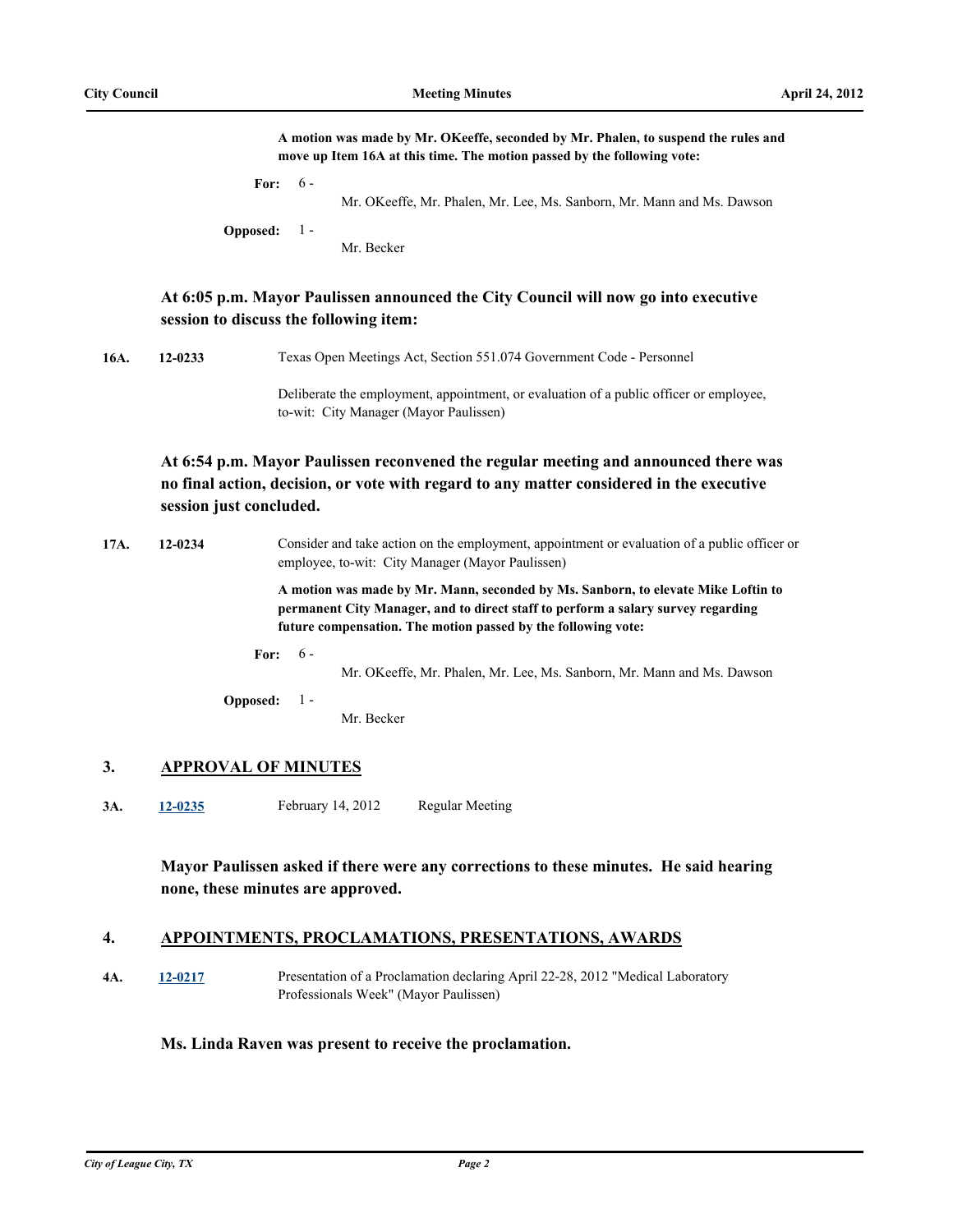### **5. PUBLIC HEARING AND ACTION ITEMS FROM PUBLIC HEARING**

**5A. [12-0191](http://leaguecity.legistar.com/gateway.aspx?m=l&id=3039)** Hold a public hearing on a Special Use Permit Application SUP12-01(Enterprise Pipeline) for an SUP for installation of a 24 inch wide natural gas pipeline within an existing 200 foot wide Centerpoint Energy Easement being approximately 6.7 miles in length and containing approximately 1.52 acres of property zoned "OS" (Open Space) and RSF-7-PUD (Single-family residential with a minimum lot size of 7,000 square feet with a Planned Unit Development Overlay), legally described as portions of the J.Dickinson Survey, Abstract 9, and the I. & G.N. R.R. Survey Abstract 606 and 596, generally located north and south of Farm-to-Market Road 518, west of Landing Blvd, to the north of League City Parkway and the north and south of McFarland Road in the City of League City. (Director of Planning & Research)

#### **Mayor Paulissen opened the public hearing at 7:00 p.m.**

| Name |                                          | <b>Address</b>                    |  |
|------|------------------------------------------|-----------------------------------|--|
|      | <b>Marc Tausend, Enterprise Products</b> | 3020 San Felipe, Houston TX 77019 |  |

### **Mayor Paulissen closed the public hearing at 7:07p.m.**

**5B. [12-0196](http://leaguecity.legistar.com/gateway.aspx?m=l&id=3044)** Consider and take action on an ordinance regarding a Special use Permit Application SUP12-01(Enterprise Pipeline) for an SUP for installation of a 24 inch wide natural gas pipeline within an existing 200 foot wide Centerpoint Energy Easement being approximately 6.7 miles in length and containing approximately 1.52 acres of property zoned "OS" (Open Space) and RSF-7-PUD (Single-family residential with a minimum lot size of 7,000 square feet with a Planned Unit Development Overlay), legally described as portions of the J.Dickinson Survey, Abstract 9, and the I. & G.N. R.R. Survey Abstract 606 and 596, generally located north and south of Farm-to-Market Road 518, west of Landing Blvd, to the north of League City Parkway and the north and south of McFarland Road in the City of League City. (Director of Planning & Research)

Planning & Zoning Commission recommended approval 7-0 on April, 2, 2012.

**A motion was made by Mr. Phalen, seconded by Ms. Sanborn, to approve Ordinance No. 2012-06 approving a Special use Permit Application SUP12-01(Enterprise Pipeline) for an SUP for installation of a 24 inch wide natural gas pipeline within an existing 200 foot wide Centerpoint Energy Easement being approximately 6.7 miles in length and containing approximately 1.52 acres of property zoned "OS" (Open Space) and RSF-7-PUD (Single-family residential with a minimum lot size of 7,000 square feet with a Planned Unit Development Overlay), legally described as portions of the J.Dickinson Survey, Abstract 9, and the I. & G.N. R.R. Survey Abstract 606 and 596, generally located north and south of Farm-to-Market Road 518, west of Landing Blvd, to the north of League City Parkway and the north and south of McFarland Road in the City of League City. The motion passed by the following vote:**

**For:**  $-6-$ 

Mr. Becker, Mr. OKeeffe, Mr. Phalen, Mr. Lee, Ms. Sanborn and Ms. Dawson

**Opposed:** 1 -

Mr. Mann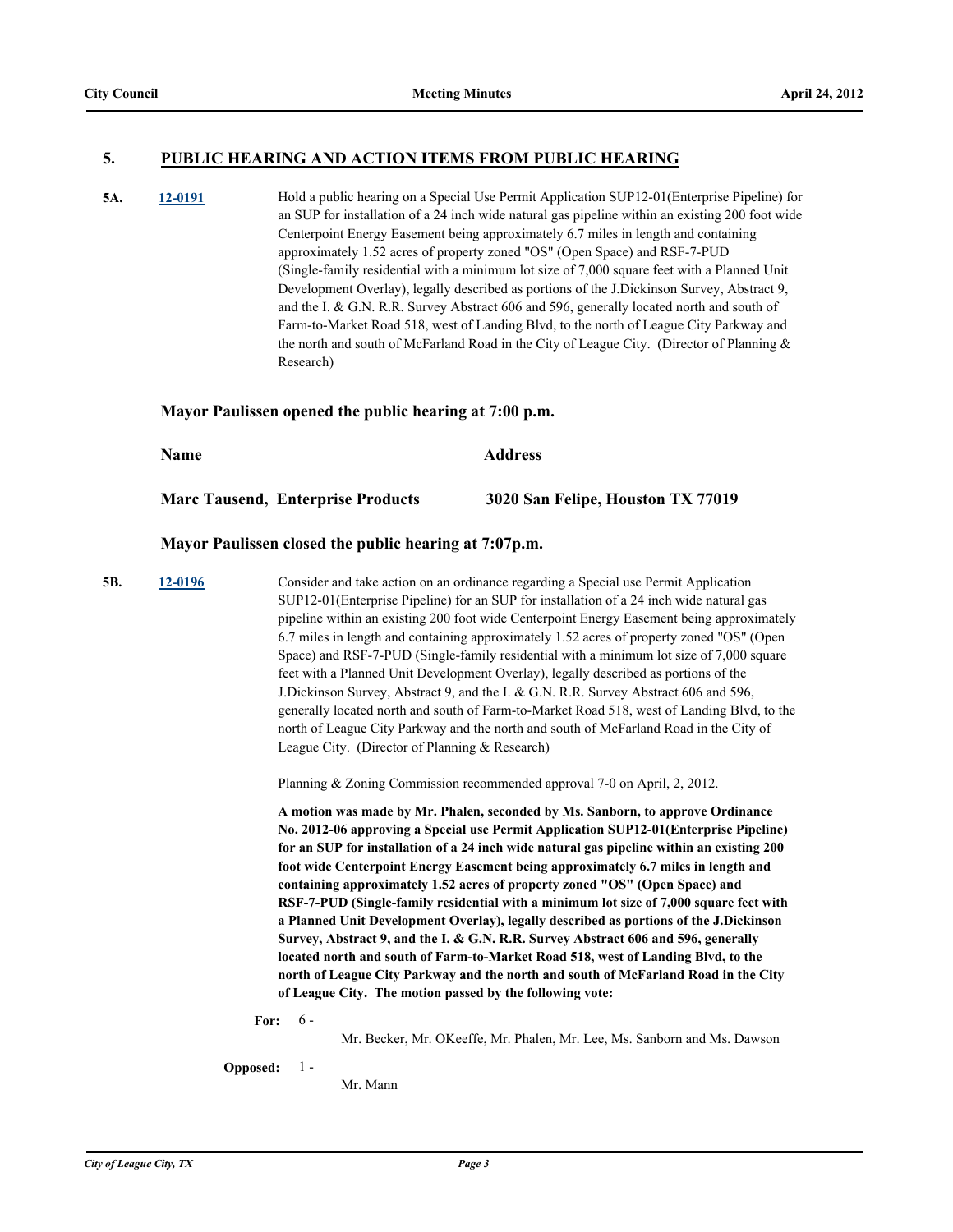**5C. [12-0221](http://leaguecity.legistar.com/gateway.aspx?m=l&id=3069)** Consider and take action on a request from Enterprise Pipeline for a variance from Chapter 42, Article V, Section 42-383 of the Code of Ordinances of the City of League City entitled "Pipeline Installation" regarding casing of pipelines under city right-of-ways. (Director of Planning & Research)

> **A motion was made by Mr. Phalen, seconded by Mr. OKeeffe, to approve a request from Enterprise Pipeline for a variance from Chapter 42, Article V, Section 42-383 of the Code of Ordinances of the City of League City entitled "Pipeline Installation" regarding casing of pipelines under city right-of-ways. The motion passed by the following vote:**

**For:** 7 -

Mr. Becker, Mr. OKeeffe, Mr. Phalen, Mr. Lee, Ms. Sanborn, Mr. Mann and Ms. Dawson

### **6. CITIZENS REQUEST FOR HEARING BEFORE CITY COUNCIL**

**The privilege of speaking at this time is limited to the following persons: residents, persons having an ownership interest in property or a business located within the City, or their attorneys.**

**A statement of no more than 3 minutes may be made on items of general relevance. There will be no yielding of time to another person. State law prohibits the Mayor and members of the City Council from commenting on any statement or engaging in dialogue without an appropriate agenda item being posted in accordance with the Texas Open Meetings Law. Comments should be directed to the entire Council, not individual members. Engaging in verbal attacks or comments intended to insult, abuse, malign or slander any individual shall be cause for termination of time privileges and expulsion from Council Chambers.**

| Name                | <b>Address</b>      | <b>Subject</b>      |
|---------------------|---------------------|---------------------|
| <b>John Babcock</b> | 236 Rustic Oaks Dr. | <b>City Manager</b> |
| <b>Rich Benoit</b>  | 403 N. Kansas       | <b>City Manager</b> |
| <b>Geri Bentley</b> | 4411 Pebble Beach   | <b>City Manager</b> |

### **7. COUNCIL MEMBERS COMMENTS/REPORTS**

Announcements concerning items of community interest. No action will be taken or discussed.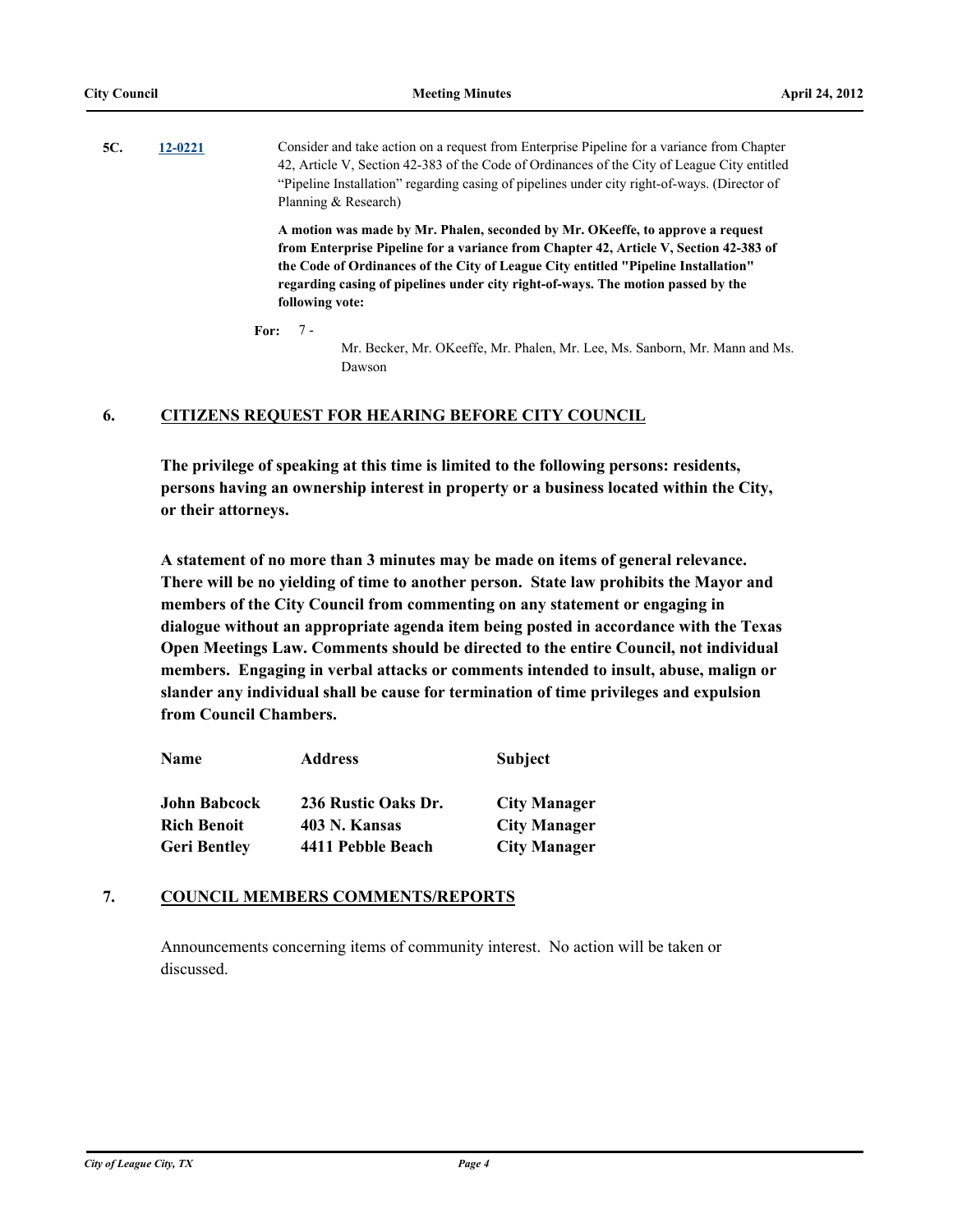**Phyllis Sanborn said I am glad that so many people came out tonight. I appreciate those that have expressed concern about my health. I'm doing pretty good. Library happenings, Celebrate "National Drinking Water Week" at the library with Casey Curry of ABC 13, KTRK-TV Houston, as she shares a story with preschoolers on Wednesday, May 2nd at 10:15 a.m. and again at 11:00 a.m. A limited number of tickets will be handed out 15 minutes before each story time. This is sponsored by the League City Water Department in cooperation with Helen Hall Library. Check out the book display and information for children and families. For teens, make a Recycled Carton Wallet on Saturday, April 28th in the library theater. All supplies will be provided. Adults are invited to "Make your Skills Work for You: Web Pages for Freelancers" on April 28th in the library at 10:30 am. Registration required; call 281-554-1108. Also, this Saturday we have the Seniors Friends Walk and that begins at 9:00 a.m. and they are meeting at League Park so if you haven't registered for that call the League City Parks Department, it's lots of fun and it benefits our seniors.** 

**Dan Becker said I want to say I'm thankful Phyllis is here with us tonight. We hope that she continues to get better. I have to agree with a couple of our citizens comments. This process that we went through to select a City Manager has been grievously flawed and tonight is just another example of continuing that flawed process.** 

**Dennis OKeeffe said I would like to welcome back our colleague Ms. Sanborn as well. Her participation on City Council is always highly regarded with respect. In response to some of the citizens' comments tonight, this process has been going on for quite a while. Unfortunately, we lost quorum at the last City Council meeting for an opportunity to make a decision or enter into discussions about the executive item that was discussed at a top of the meeting tonight. I think all the opinions of everyone that spoke earlier this evening, we appreciate those very much, we respect those, but there was an item of business that was paramount to not only you in the audience but 85,000 people in League City. We appreciate your comments and your concerns and I'm very proud to**  welcome Mr. Mike Loftin, as the permanent City Manager of the City of League City.

**Andy Mann had no comments.**

**Mike Lee had no comments.**

**Joanna Dawson said first of all I'm glad to have my feminine partner on Council back. Hope you continue to get better. I'm the Council Liaison to the Historic District Committee and tonight I am just delighted that our new city manager Mr. Loftin made the decision today to pull the HDC stuff off the agenda so there could be further talk about it. We've gone several months with them pleading with us, but we haven't really gotten involved in responding to them so now we are going to do that. I'm very happy, the Historic District is very important to League City. A lot of towns don't have one, and we've got one, we just need to maximize it, make it better. As for Mr. Loftin, he has proved since Rich left what a calm personality, calm leader he is and I think all of staff will tell you that. He's going to be a good thing for League City.**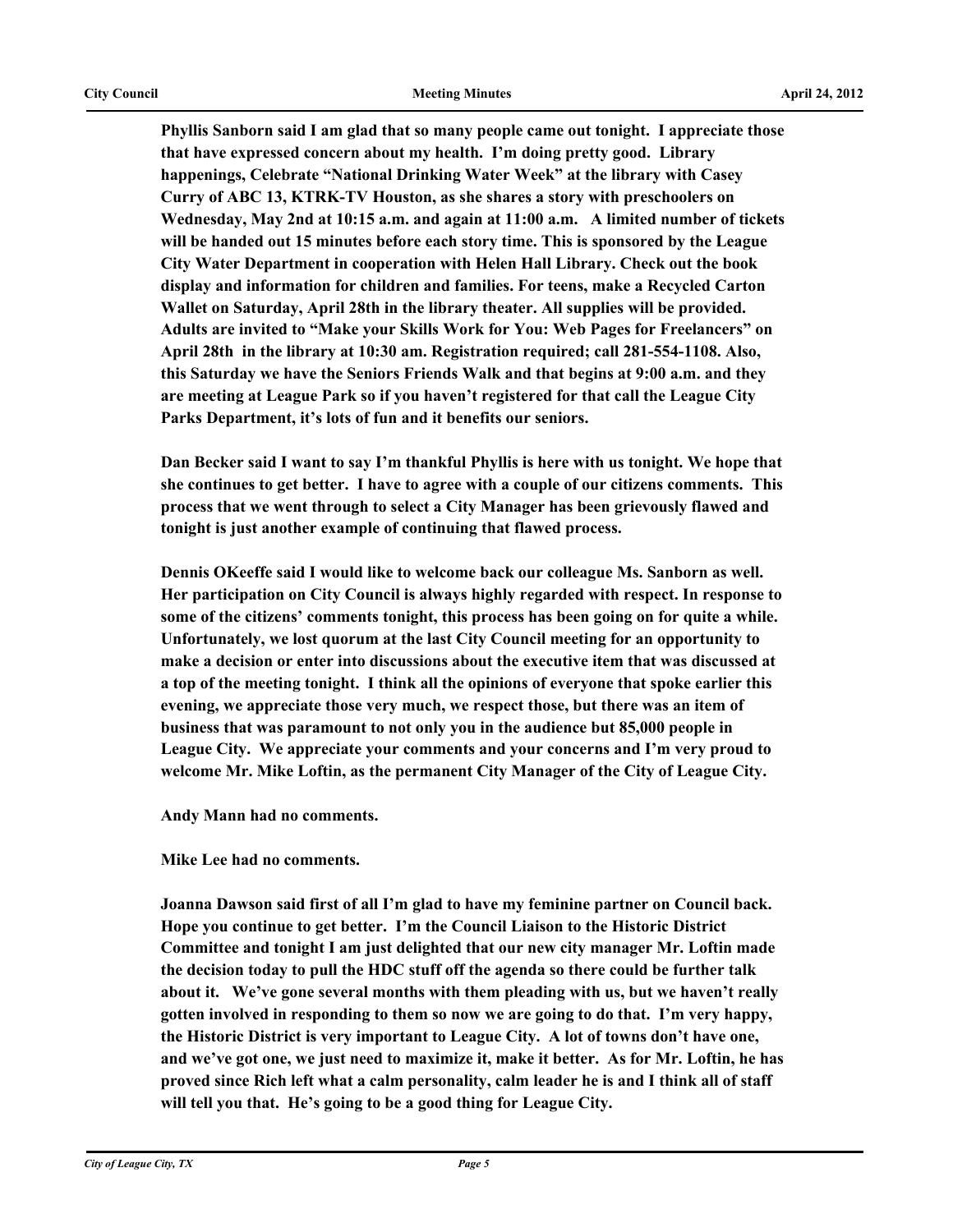**Mick Phalen said this past Saturday morning we had a wet down ceremony, a dedication to four new fire engines that we brought into the City, plus a rehab truck. It was pretty neat to watch how they bring the old equipment out and bring the new in. You can probably see that ceremony on our website coming up in the next couple or three days. I suggest you do it. It was pretty neat. One other thing, UTMB this Saturday is going to have an old prescription drug collection at their Specialty Care facility on I-45. It's between 10:00 a.m. and 2:00 p.m. Make sure you scratch your name out of the thing but leave it in the original bottle. Here's a chance for all those old pills, you shouldn't be flushing down the toilet by the way, so take the time and take them over to UTMB and let them have them.**

### **8. MAYOR COMMENTS/ REPORT**

Announcements concerning items of community interest. No action will be taken or discussed.

**Mayor Paulissen said I'm going to reiterate the comments from my colleagues about welcoming Phyllis back, I'm glad to have her here. We hope that she is on the mend, so to speak, and things will be better from here on out and we wish you the best of health. One thing I would like to say is, we always have these issues in the city and in this situation I want to say thank you to Council. They all acted in the upmost of respect in the debate in this process and I send my great thanks out to them. We have a city of 85,000 people and a lot of you come to our meetings on a regular basis and they sometimes can go long in length. So we initiated a Monday night work session and last night we started at 6:00 p.m. and we finished at 10:30 p.m. We have two regular council meetings a month and we have 2 work sessions and usually have a lot of other meetings along the way. A lot of these members didn't sign up for four meetings a month when they ran for office, they only signed up for two. But I respect them and I also want to say kudos to staff because at those work sessions we have all of our department heads all there to provide information to your citizens and to your elected officials so they can make the best and most educated decision on the items that are put before you and from my standpoint and all of Council here I want to say thank you to all the staff. A couple of nights a week, every other week, away from their families and we appreciate that.**

### **9. REPORTS FROM STAFF MEMBERS**

Announcements concerning items of community interest. No action will be taken or discussed.

**9A. [12-0237](http://leaguecity.legistar.com/gateway.aspx?m=l&id=3085)** Update on Memorial Day Event (Director of Communications and Media Relations)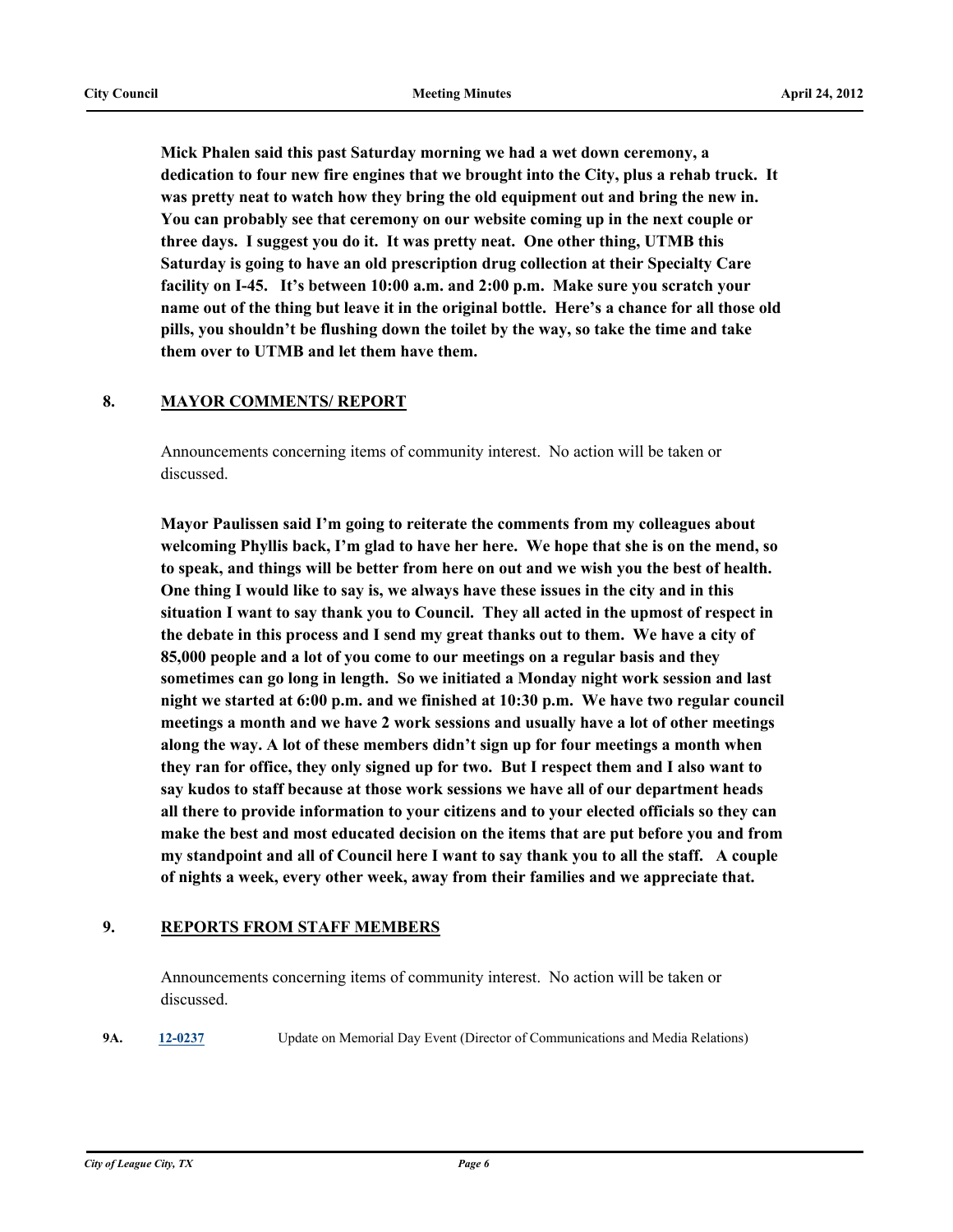**Kristi Wyatt, Director of Communications and Media Relations, said our citizens here in League City are very passionate about the service that our Veterans provide to us and every year we hold a ceremony to honor Veterans for Memorial Day and also Veteran's Day and there has been some concern in the past about the celebration or the observation. We do have a Veterans' Memorial and there's sometimes concern if we don't have the event there. We also have local groups who are very passionate about their events, the American Legion, and there's concern when we don't partner with them. So for full disclosure purposes and to let everyone know what the plans and to also let people know before everything is set in stone, I wanted to let everyone know that we are planning to partner again with the American Legion and have our ceremony at Fairview Cemetery. We had a very successful event last year and we're hoping to have another successful event. If anyone has any comments or concerns, if you will please let me know very soon so that we can go ahead and finalize our plans for Memorial Day.**

**9B. [12-0214](http://leaguecity.legistar.com/gateway.aspx?m=l&id=3062)** Discuss the zoning of properties located along 7th Street (Director of Planning & Research)

**No discussion, related agenda item has been pulled by staff.**

**Mr. Loftin said first I would like to say to the Mayor and Council that I am humbled and honored by your decision tonight. I've told a number of you in the last few months that you are all elected by the same people and I intend to work for every one of you and I think we've got some real challenges ahead of us in this city, but there's nothing that we can't accomplish if we don't care who gets the credit. I'm certainly also honored to work with the finest staff, in the League City staff, that I've ever worked with in my career. They've made my last couple of months very smooth and easy in many ways. The people of League City really don't know how lucky they are to have the staff that they do and I salute them. Lastly I'd like to recognize my wife of 41 years and thank her for supporting me in this interesting career that I've had all this time.**

**9C. [12-0238](http://leaguecity.legistar.com/gateway.aspx?m=l&id=3086)** Presentation regarding growth management techniques, including summary of existing regulations controlling pace of residential development, update on possible revisions to park dedication and capital recovery fee ordinance requirements and regulations controlling future multi-family housing development (Director of Planning and Research)

**Tony Allender said you had requested for us to come back to you and give you a report specifically relating to our pace of growth and dealing with a number of issues along the way including the tools that we have at our disposal that we're currently using, tools that we would hope to use in the future or the tools that are available and then also looking at some discussion of multi-family development as part of this larger discussion. You have before you a document for growth management strategies that accompanies this, slightly different from the presentation but much of the information is the same.**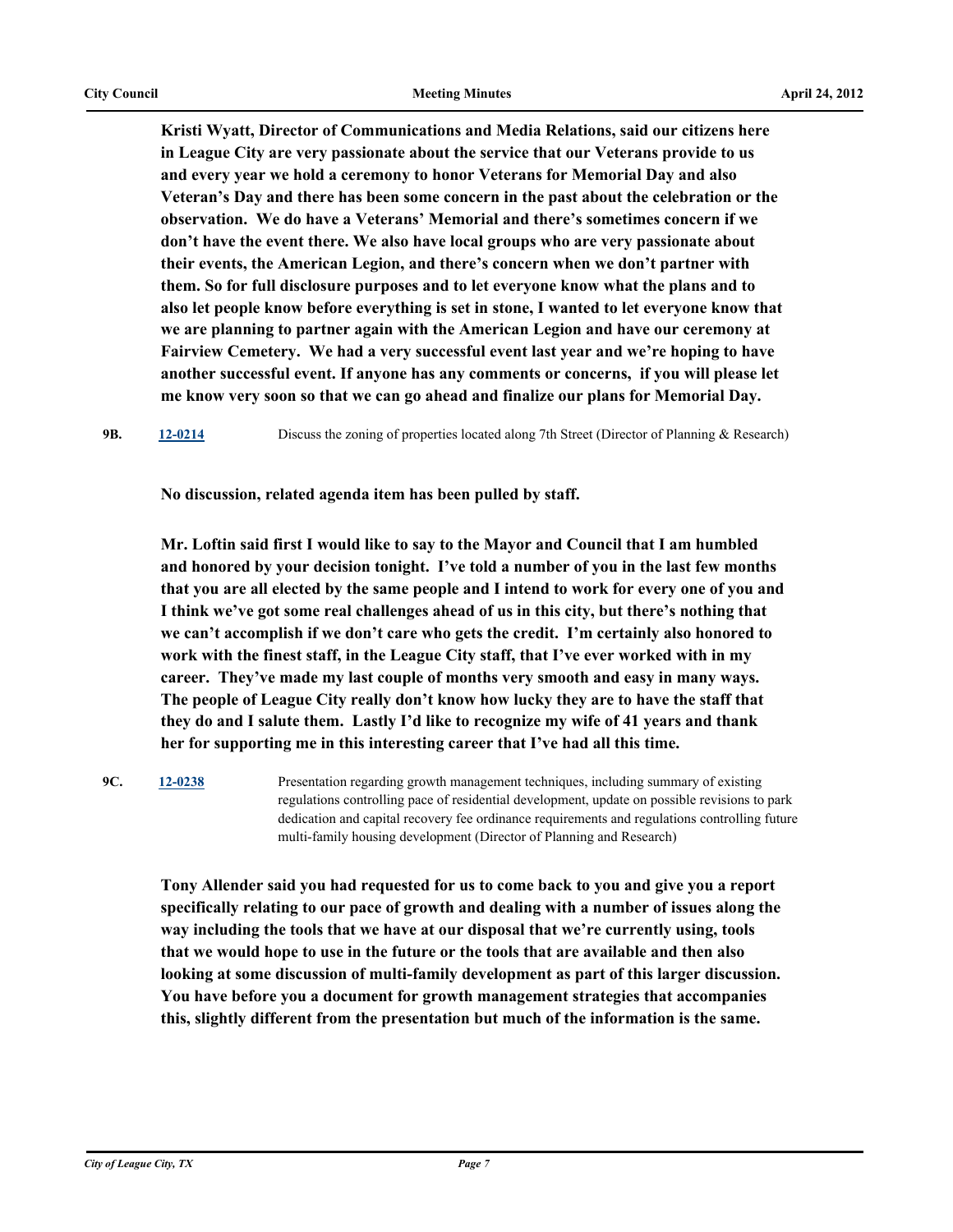**Mr. Allender said I think first and foremost, as we mentioned in the meeting last night, this is an extensive issue that impacts a number of very important items in terms of our rate of growth, that impact on our tax revenue, our tax rate, our ability to maintain our infrastructure and the level of service that we provide to our community and in the very core, public health safety and welfare issues, as well as casting out and insuring that we maintain a community that is not only desirable and marketable for this generation but is equally so for our children and their children. Looking at this is a very large issue, this is the beginning of this conversation, we'll have other discussions along the way, in terms of the pace of growth, the location and the type of growth we're going to see as well as the certain types of tools we can use as part of that process. We're doing this as part of our ongoing discussion of, in many ways, water conservation. We understand we have a number of water issues on the table and how to cope with those, at the same time realizing that water is our biggest limitation. So when we're talking about how fast, how far we can grow, really that is our constraint. So we talk about the pace of growth with that in mind. The comprehensive plan considered this in May of last year when you approved it and it looked at a number of things, first and foremost recognizing that our current zoning allows us to grow up to a population of 199,000 people and realizing that's more water than we can probably acquire, so looking at a level for reasonableness it does recommend ratcheting down total population to 178,000. Also, one of the recommendations that we would make is that because we have an item that limits our ability to expand in some way that we need to find a cap. Whatever that cap is, let's draw a line in the sand, whether it's our population, whether it's our water capacity, whether it's our total number of housing units, and let's stick to that. Let's make our plans based on how we grow to that limit and be done. Also, looking at the management of rate of growth, a lot of communities throughout the state of Texas need to do this, but it's hard to find that balance between what is the correct way to manage growth and to still maintain our property rights, something we hold in extremely high regard in this state and we're proud of that. The different growth patterns, there are a number of ways, it's not just about the rate of growth, it's the type of growth you bring in and the type of development patterns that can also help reduce our dependence on water consumption. Looking at our current obligations, roughly 47% of our city is already developed. That leaves 53% available for us, roughly 26% of that is accounted for in different planned unit developments or other obligations. Essentially we have 27% that's completely unobligated. Everything else is counted for. We have a list of the different planned unit developments or subdivisions that are essentially vested. These are folks that have the right to develop to a certain level outside of zoning and what we're presenting here is the list of remaining lots, remaining multi-family units, commercial units and their associated EDU's. As you can see 33,433 remaining estimated dwelling units as far as water capacity that we are already obligated to provide. There was a question related to multi-family, and multi-family comprises a small portion of our total housing in the community but it is probably one of the most obvious because it's so large. Looking at the different places where multi-family can go, and that can range from MF 1.2 which allows for density at 36 units per acre down to mixed commercial that quite frankly doesn't have a density limit, it looks at limiting by height.**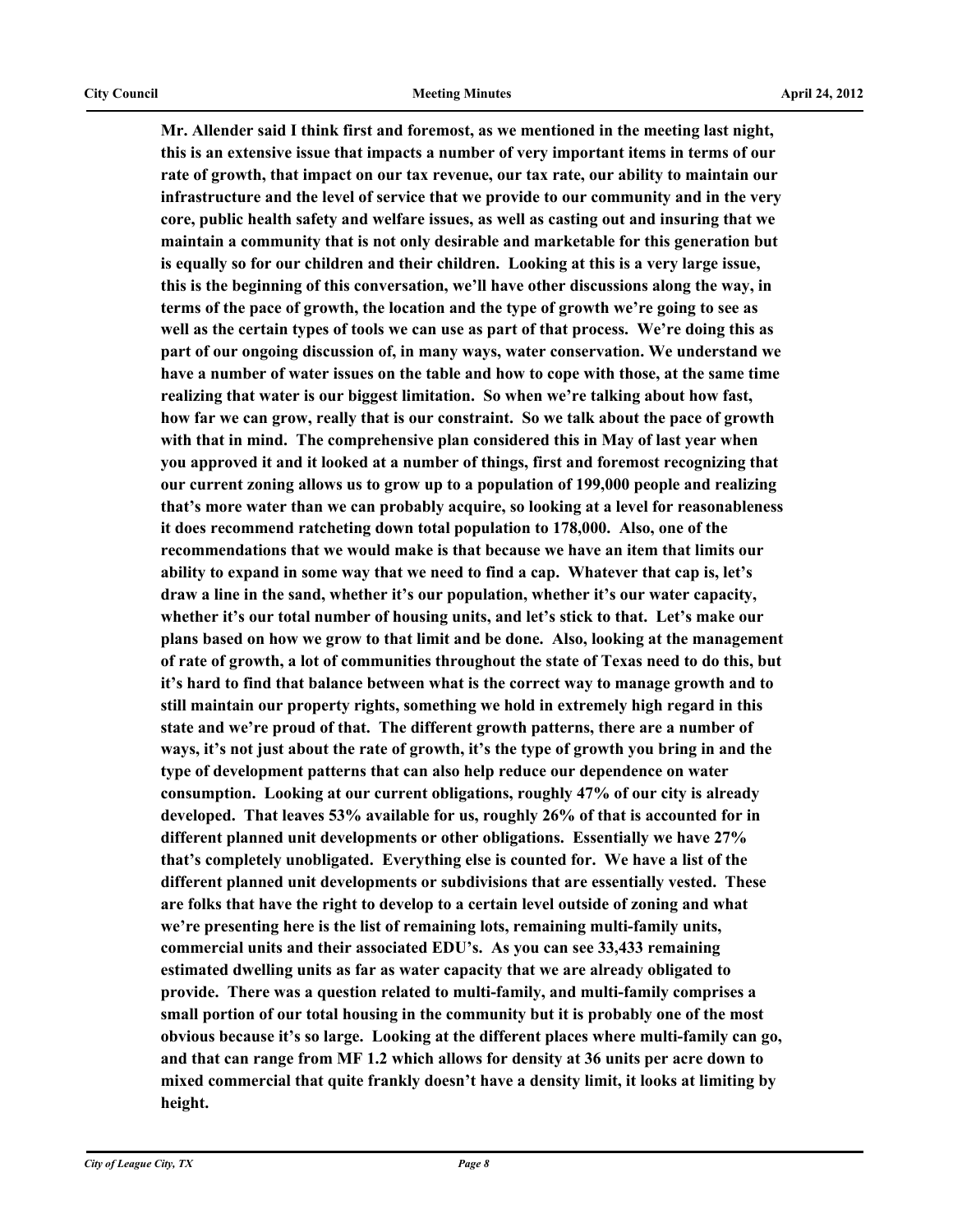**Mr. Allender continued, in addition to that you do have a number of areas, for example, the southwest PUDs and other areas that as a result of planned unit development also have obligations that allow for multi-family development. One of the biggest questions is how fast do we grow, what is the rate that is considered to be acceptable. The comprehensive plan and several of our other documents anticipate a growth rate of 3.4%. If we look back at history, in some cases over one decade, for example, we grew at 6.3%, far faster than what we're anticipating. We suggest 3.4% not necessarily because we have a crystal ball, because I guarantee all projections are incorrect. But what we do anticipate is a continued softness in our market for home ownership, we're still looking at the fact that banks are making loans but the loan requirements are very much higher than they use to be. And quite frankly the public opinion on home ownership is evolving so we need to be able to respond to that. And the biggest limiter is the infrastructure on the west side. We're coming closer and closer to being built out on the east side. The next place is the west side. A lot of that development depends on the Grand Parkway and the state is in no hurry to construct that, so by nature it limits the growth we can have. One of the things I didn't get a chance to show you last night but is in the report, when we looked at this in the comprehensive plan we put forward a number of different policies that are already designed even as of May to help us recognize the need to grow differently and to manage our growth. Just looking at some of the policies, the development should run concurrent with the availability of infrastructure. Simply put, we should not allow population to outpace our ability to provide adequate service. It sounds like it's a common sense solution, not as easily done as said. Simple things like that, encouraging low impact design using water conservation practices as we can. Where we do see the opportunities for density, let's make them strategic and let's minimize them so certain areas we have high densities in other areas let's enjoy the lower density environment that we have and that our community appreciates. When we talk about multi-family development, there is a great deal of concern about even the concept of garden apartments, which is what most of them are, because they're so massive. There's been concern historically about the longevity of the quality of multi-family development. One of the policies that we've imposed is that the multi-family be limited to 24 units per structure. That seems like it wouldn't really matter except for the simple fact that only certain developers are geared towards being able to design multi-family development in such a way that it limits the amount per structure. It raises the cost and also raises the quality and it also creates an environment that looks a little more like the surrounding area as opposed to the massive apartment complexes. Exception to that is the urban areas where we are suggesting more of an urban footprint, more of a walkable type of concept. You want those to be a stronger density but that's why we're saying those should be fewer. Open space, we have a tremendous amount of open space. We value that so when we're incorporating open space into our developments let's think ahead on that and make sure that we design it in such a way that it can handle storm water. We talked about water conservation, but it's only a couple of years ago that the big hot topic was the fact that we flooded a little bit. We need to be able to account for that as well in new design.**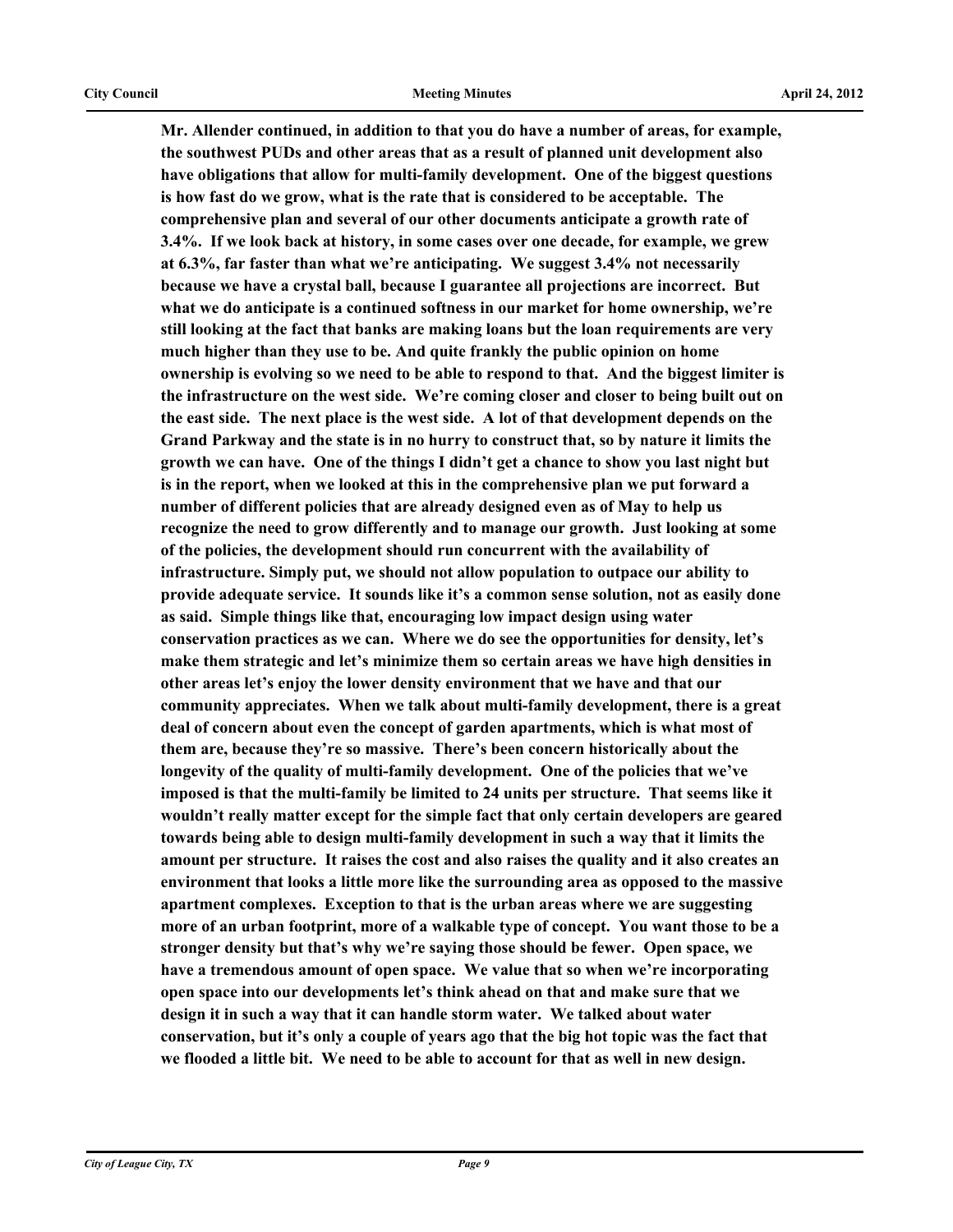**Mr. Allender said, so a number of different policies are in place, that you have already adopted that are intended to make sure that we grow in a way that really assists the community in managing its water, managing its storm water situations and the other issues related to growth. As we're looking at different tools, what we're presenting to you tonight are some of the hit lists that we think are ones that could be used in League City and then we'll suggest that some of them shouldn't. One that we're already in the process of using is exactions, it's not us like the mafia beating somebody over the head, this is literally capital recovery fees, impact fees if you will, as well as our park dedication fees are probably our two best examples of exactions that we use so that we can continue to build the type of community that we expect to see and so that new development can help pay its way. So those are part of the exactions. Conservation development essentially, think of golf course communities without the golf course, instead you're keeping the natural spaces. Why do we do that? Just look at the amount of water consumption that's used in a number of our subdivisions that currently exists as a result of have huge lawns, huge H.O.A. lawns, larger open spaces when in fact you ask a number of folks, and we did through visual preference surveys, they come to League City for the natural aspects of it and many would like to get back to that. So not only does it help us with water conservation it turns out to be more highly marketable and that's been proven throughout the country. Adequate public facilities ordinance is essentially an ordinance that we put in place that literally does say that you cannot outgrow your infrastructure and it puts in place certain requirements so that we decide what our rate of growth should be and we decide how we're going to make our capital improvements to make sure that happens and as development comes in we either have the capacity and you're welcome to develop or we don't. There are several ways that developers can help us to build that infrastructure or they can wait. But simply put, it insures that you don't outgrow your capacity. There is discussion of down zoning. You can't say we're going to go from 199,000 down to 178,000 without taking it from somewhere. So there are certain areas throughout the community where we could cut some of the densities and I don't think folks would mind. I'll give you an example, in the far west side of League City where it's rural and it's been rural for a long time. It's probably going to stay rural for a long time and a lot of folks would prefer that. Here's an opportunity to reduce some of that density instead of the densities that are currently available which is basically the same that's available at Tuscan Lakes. So transfer development rights is another opportunity where we can actually create an area where individuals can, where you have certain areas where you want more density, certain areas where you want less, you make that density a marketable item so if somebody wants to have more density in a certain area they have to go to what's called the holding area or the reserve and they negotiate with these individuals to buy their rights to develop. And then they can take those development rights and add it to their site. It's something that's used in a couple of other places, urban growth boundaries is something we see in other areas that really are looking to constrain. They basically draw a line all around the urban area and they say this is where all the growth is going to be. Limitations on permits, we've seen this happen in a number of communities, usually for smaller communities, this is the solution they use, if you've got 100 permits a year or maybe less where they say we're going to draw the line at 75.**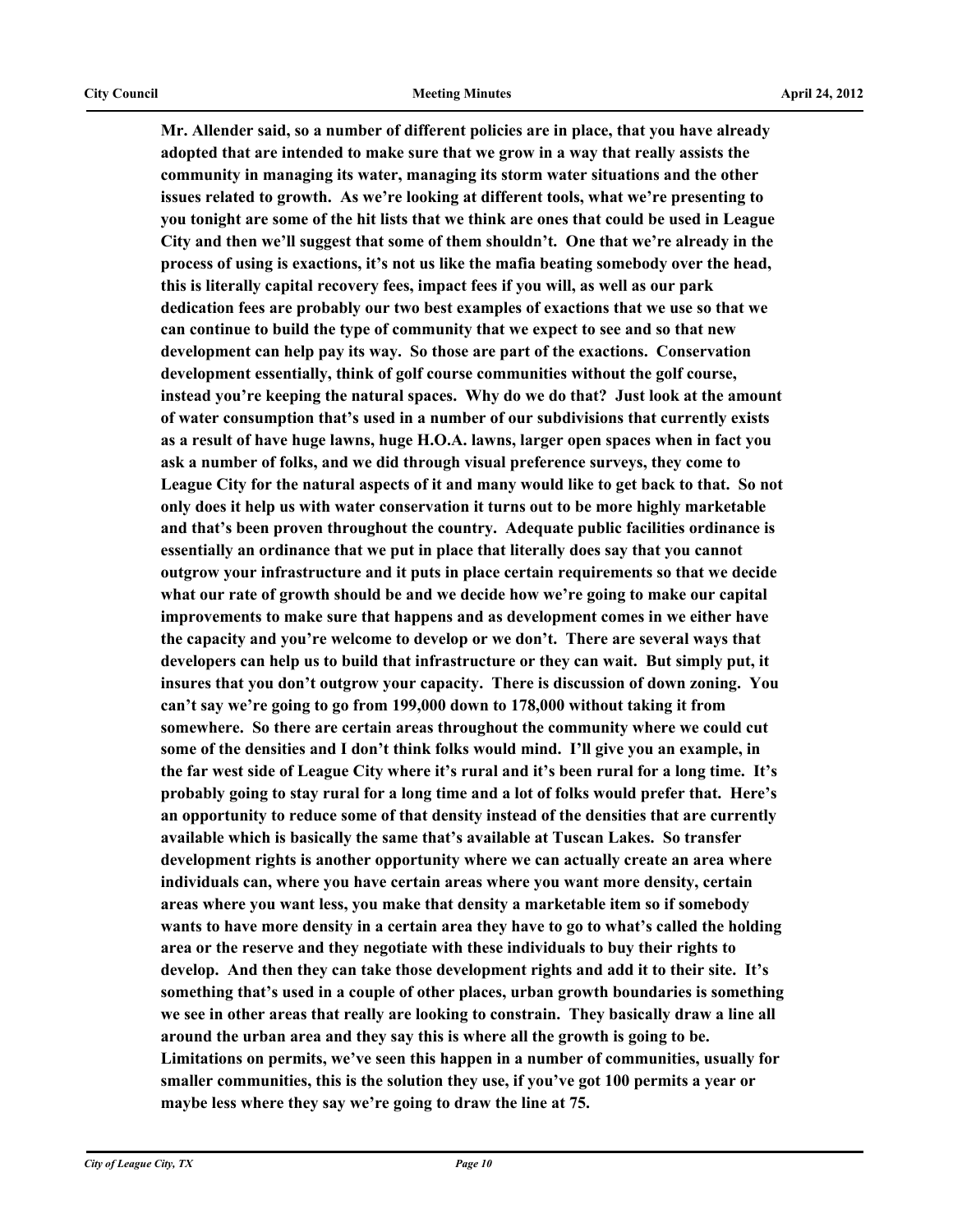**Mr. Allender said and then finally of course moratorium, and we've seen that used in the past, we used it ourselves when we needed a little bit of time to write our oil and gas ordinances. Just a little bit about each one of these, I've talked about each one in particular but to tell you where we are in a relation to each one of these, as it relates to exactions, we have a consultant that's currently in the process of looking at our CRF fees and they are going to be making some changes to those as in accordance with state law. I will point out as I pointed out last night that right now our impact fees are specific to water and wastewater but we also have the avenue to consider using those same impact fees for roads and for storm water. I'm not saying it's a good idea or a bad idea, I'm saying it's something we may want to discuss and consider adding that as part of our impact fee process. As far as conservation goes, this conservation development, we are currently in the process of updating our subdivision ordinances as per the approved comprehensive plans to incorporate conservation development standards into our development process. It will require some changes to our zoning ordinances in order to incorporate some open space standards and to allow for a little more flexibility in lot lines, etc. The question at the table is the City really prepared to push for this type of improved design as a means of conserving water. It's different. A lot of developers look at it exactly that way, it's different. So it's going to take some education, it's going to take a little bit of backbone to be able to say this what we prefer. Adequate public facilities is one that we'll be bringing forward for additional discussion to see if you're interested in it. We think it shows a lot of promise for the city. There is no city in the state of Texas to my knowledge that does this. So we may very well be the first. I could be wrong on that, but to my knowledge there is not one. It is used in other states basically to insure that the infrastructure is there in place before you allow development to occur. The hard questions for this is are we really ready to set a specific growth rate as our target? Are we willing to commit to capital improvements, because it does require the reciprocating part to this, is that we say we're going to accommodate a certain level of growth, and we stick to that as part of our CIP and part of our comprehensive plan. And then finally other questions, if a developer comes in and says we understand this is your rate of growth, if we come in and pay for the infrastructure, can we go ahead and accelerate it? That's a question that we need to consider. Are we willing to do that? And what if they say we'll do it but we need a MUD, we have historically decided that we're really not fans of that. What does that mean now? These are the hard questions as we get going in some of this. It's a fantastic tool, we just have to decide A, are we ready to be first in Texas to do it, and B, are we willing to commit to some of the hard questions. Down zoning is really a simple question. Are we ready to pull that trigger? It's never a popular thing. There's no way to make friends when you down zone property. Is it needed? You're way over zoned. It's a simple fact. The City in the last comprehensive plan talked about growing to 155,000, yet they zoned for 199,000. What we're suggesting is make your comprehensive plan and your zoning ordinance the same. Transfer of development rights is a specific thought that we'll put out and talk about a little more in terms of capacities. Right now the way we're set up with EDU's each parcel is assigned a certain number of EDU's. The question is rather than dealing with density could we turn those EDU's into marketable assets. An EDU is Estimated Dwelling Units essentially, so every house is essentially equal to one EDU.**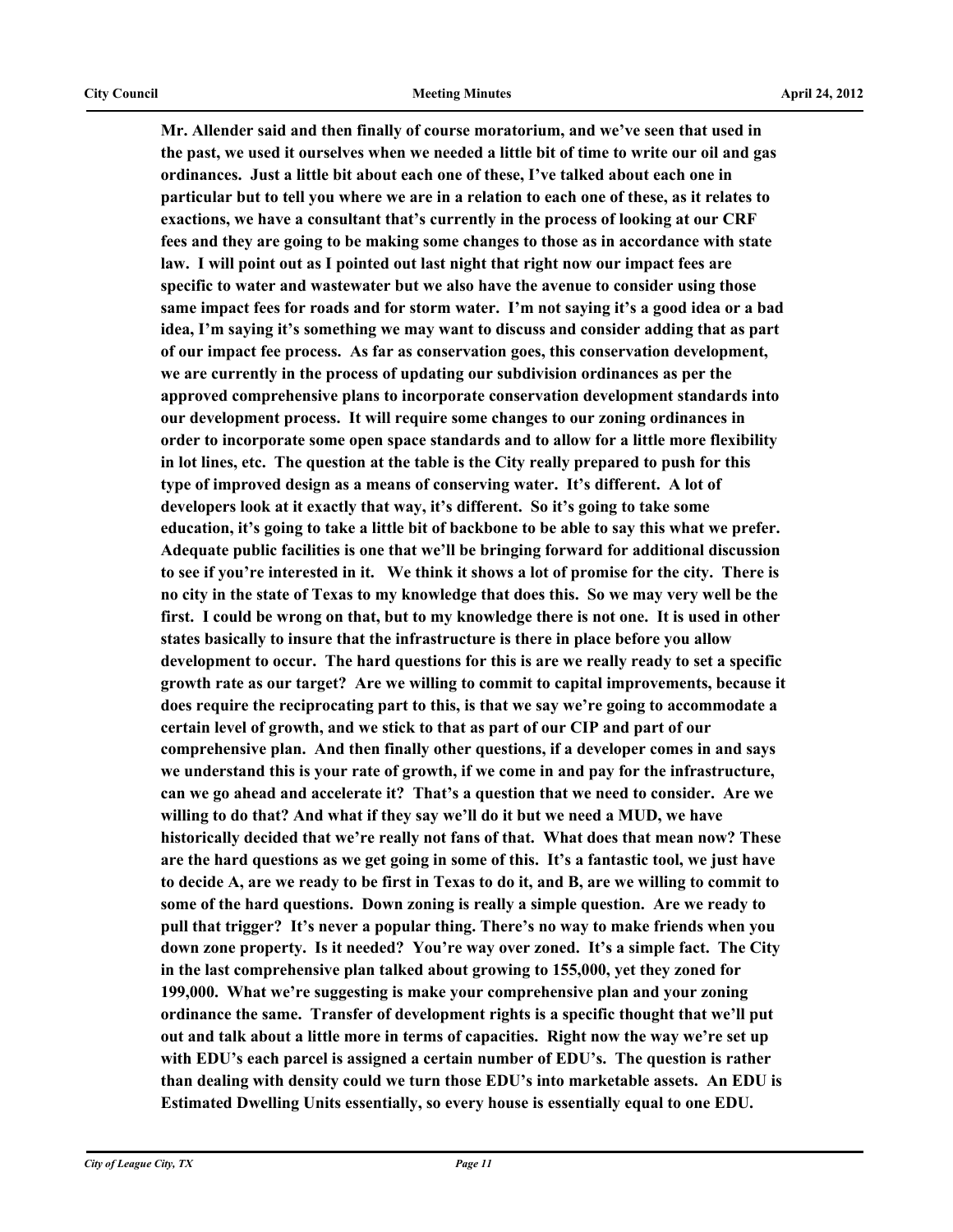**That's how we assign the amount of water and wastewater that's available on a particular site or on a particular parcel is through EDU's. The question is can that become a tradable commodity, and I don't know. But it's something we can take a look at and that would allow for certain flexibility in our market and for certain areas to grow if other areas aren't using all their capacity. But again it's a way of trading an asset. Finally, urban growth boundaries limitations on permits, moratoriums, these are things we would probably not recommend. Urban growth boundary is usually something you use in much larger cities. Portland, Oregon is using that, for example. Limitations on permits we can do. I think we're a little big for that, to be quite honest. It does not necessarily guarantee you. It guarantees you a number, it doesn't guarantee you a certain level of quality and that's something we need to be watching for. And of course a moratorium is a short term fix and this is a long term problem. What I would hope to do is continue this dialogue, obviously this has been a 15 to 20 minute discussion, of what is a much, much larger conversation and I will be happy to answer any questions, but we'd like to bring some of these to you for obviously much further discussion and quite frankly, to hear if you're interested in growth management and if so, what tools you would like us to take a harder look at.**

### **10. CONSENT AGENDA**

#### Approval of the Consent Agenda

**Mr. OKeeffe pulled Item 10D. A motion was made by Mr. OKeeffe, seconded by Mr. Lee, to approve Consent Agenda Items 10A through 10I with the exception of 10D. The motion passed by the following vote:**

|      |         | $7 -$<br>For:                                                                                                                                                                                                                   |
|------|---------|---------------------------------------------------------------------------------------------------------------------------------------------------------------------------------------------------------------------------------|
|      |         | Mr. Becker, Mr. OKeeffe, Mr. Phalen, Mr. Lee, Ms. Sanborn, Mr. Mann and Ms.<br>Dawson                                                                                                                                           |
| 10A. | 12-0224 | Consider and take action on the renewal of the contract for Petroleum Products with Apache<br>Oil. (Acting City Manager)                                                                                                        |
|      |         | Staff recommends approval.                                                                                                                                                                                                      |
|      |         | <b>Approved on the Consent Agenda</b>                                                                                                                                                                                           |
| 10B. | 12-0227 | Consider and take action on a resolution declaring property surplus and approve the method<br>to be used to dispose of the property. (Acting City Manager)                                                                      |
|      |         | Staff recommends approval.                                                                                                                                                                                                      |
|      |         | Resolution No. 2012-18 was approved on the Consent Agenda                                                                                                                                                                       |
| 10C. | 12-0212 | Consider and take action to approve the Interlocal Tax Collection Agreement with the County<br>of Galveston to provide for the assessment and collection of property taxes for the City of<br>League City (Acting City Manager) |
|      |         | Staff recommends approval.                                                                                                                                                                                                      |
|      |         | <b>Approved on the Consent Agenda</b>                                                                                                                                                                                           |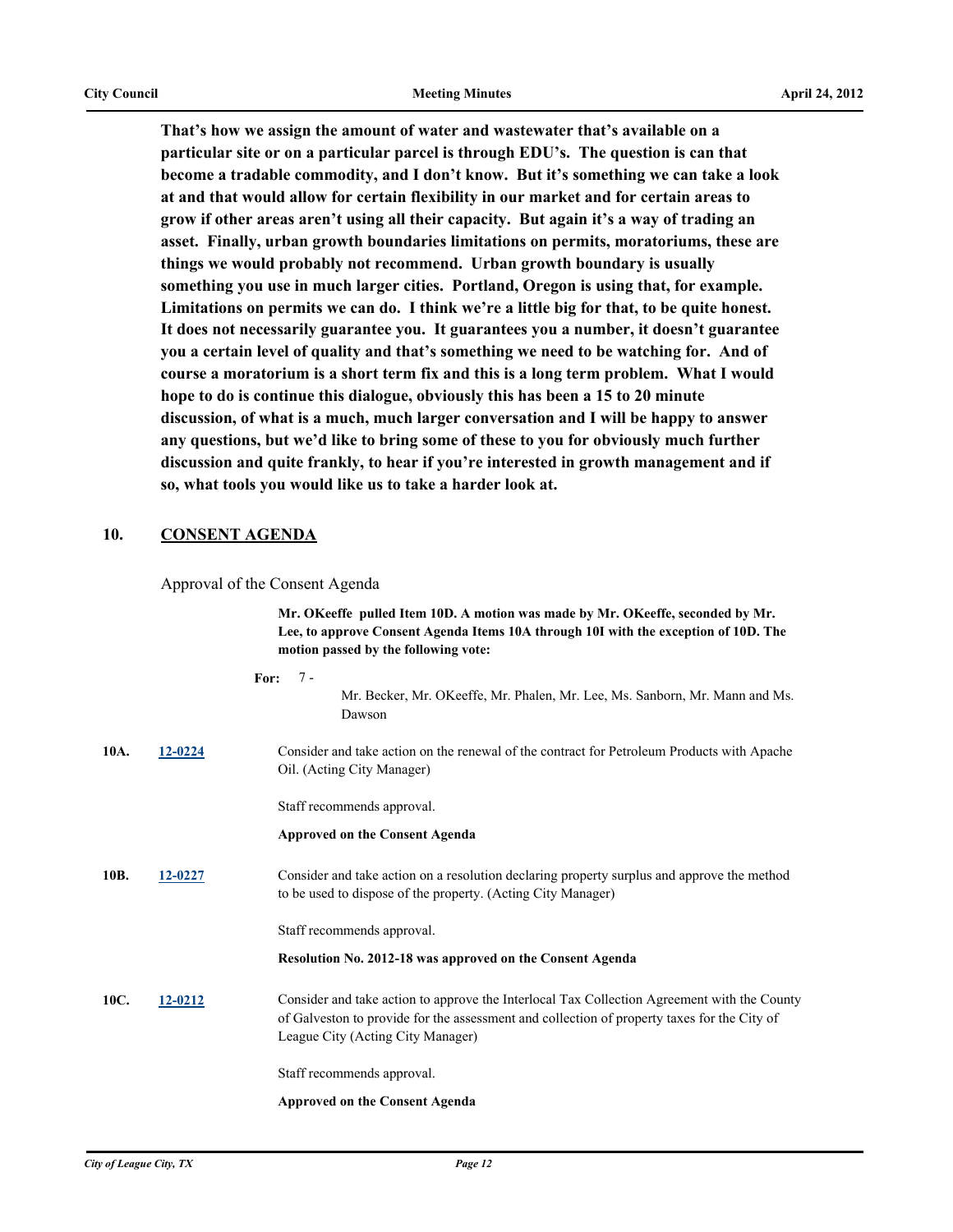| 10D. | 12-0236             | Consider and take action on the purchase of a Front End Wheel Loader for the Street and<br>Stormwater Department utilizing the H-GAC Cooperative Purchasing Program. (Acting City<br>Manager)                                                                                                                                                    |
|------|---------------------|--------------------------------------------------------------------------------------------------------------------------------------------------------------------------------------------------------------------------------------------------------------------------------------------------------------------------------------------------|
|      |                     | Staff recommends approval.                                                                                                                                                                                                                                                                                                                       |
|      |                     | A motion was made by Mr. Lee, seconded by Ms. Dawson, to approve the purchase of a<br>Front End Wheel Loader for the Street and Stormwater Department utilizing the<br>H-GAC Cooperative Purchasing Program. The motion passed by the following vote:                                                                                            |
|      | For:                | $6 -$<br>Mr. Becker, Mr. OKeeffe, Mr. Phalen, Mr. Lee, Ms. Sanborn and Ms. Dawson                                                                                                                                                                                                                                                                |
|      | <b>Out of Room:</b> | $1 -$<br>Mr. Mann                                                                                                                                                                                                                                                                                                                                |
| 10E. | 12-0209             | Consider and take action on a resolution creating, consolidating and adopting a schedule of<br>fees pertaining to Buildings and Building Regulations - Chapter 22 of the Code of Ordinances<br>of the City of League City (Acting City Manager)                                                                                                  |
|      |                     | Staff recommends approval.                                                                                                                                                                                                                                                                                                                       |
|      |                     | Resolution No. 2012-19 was approved on the Consent Agenda                                                                                                                                                                                                                                                                                        |
| 10F. | 12-0226             | Consider and take action on a resolution approving the use of the Construction Management<br>at Risk (CMAR) procurement method for the construction of the State Highway 3 Pump<br>Station Improvements Project (Director of Engineering)                                                                                                        |
|      |                     | Staff recommends approval.                                                                                                                                                                                                                                                                                                                       |
|      |                     | Resolution No. 2012-20 was approved on the Consent Agenda                                                                                                                                                                                                                                                                                        |
| 10G. | 12-0225             | Consider and take action to excuse absences (City Secretary)                                                                                                                                                                                                                                                                                     |
|      |                     | <b>Approved on the Consent Agenda</b>                                                                                                                                                                                                                                                                                                            |
| 10H. | 12-0229             | Consider and take action on the renewal of the City's Windstorm and Hail Insurance coverage<br>(Director of Human Resources and Civil Service)                                                                                                                                                                                                   |
|      |                     | Staff recommends approval                                                                                                                                                                                                                                                                                                                        |
|      |                     | <b>Approved on the Consent Agenda</b>                                                                                                                                                                                                                                                                                                            |
| 10I. | 12-0232             | Consider and take action on Ordinance No. 2012-05 amending the City of League City,<br>Texas, Governmental, Proprietary, and Capital Funds Budget for the Fiscal Year 2012 by<br>amending Ordinance No. 2011-048 and No. 2011-066 to adjust the operating budget for<br>actual and projected expenditures - second reading (Acting City Manager) |
|      |                     | Council approved first reading 6-0-0 with 1 absent on March 27, 2012.                                                                                                                                                                                                                                                                            |
|      |                     | Ordinance No. 2012-05 - Second Reading was approved on the Consent Agenda                                                                                                                                                                                                                                                                        |

## **END OF CONSENT AGENDA**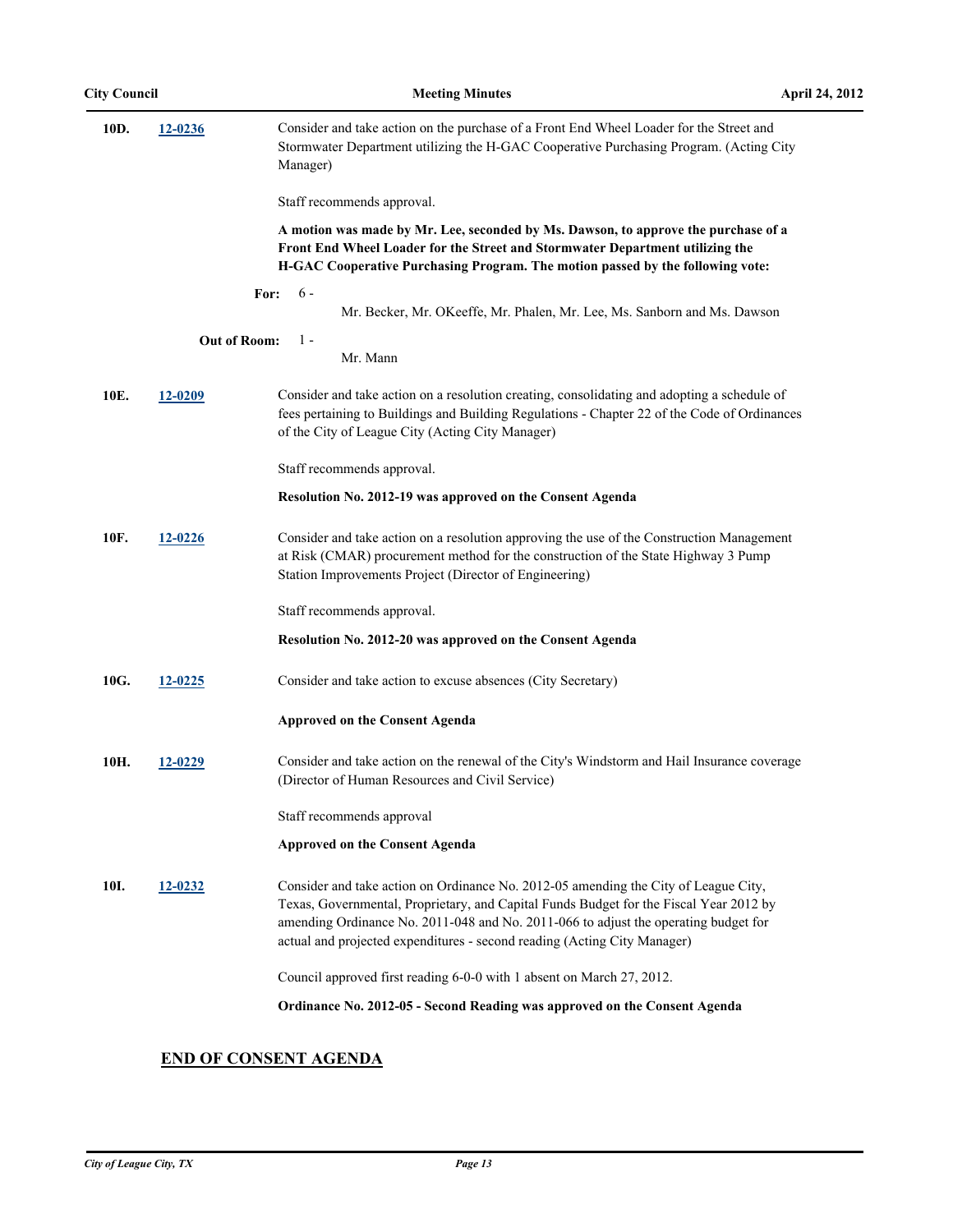### **11. OLD BUSINESS**

| 11A. | 12-0215 | Consider and take action on Ordinance 2012-04 amending Chapter 125 of the Code of<br>Ordinances of the City of League City, Texas entitled "Zoning" by amending Section 125.81<br>entitled "-RNC Residential neighborhood Conservation Overlay District" - Second Reading<br>(Director of Planning & Research) |
|------|---------|----------------------------------------------------------------------------------------------------------------------------------------------------------------------------------------------------------------------------------------------------------------------------------------------------------------|
|      |         | Planning & Zoning Commission recommended approval with conditions $5-2-1$ on March 19,<br>2012.                                                                                                                                                                                                                |
|      |         | Council approved first reading 4-2-0 with 1 absent on March 27, 2012.                                                                                                                                                                                                                                          |
|      |         | <b>Pulled by Staff</b>                                                                                                                                                                                                                                                                                         |
| 11B. | 12-0216 | Consider and take action on Ordinance 2012-03 amending the boundaries of the Historic<br>District - Second Reading (Director of Planning and Research)                                                                                                                                                         |
|      |         | Council approved first reading 5-1-0 with 1 absent on March 27, 2012.                                                                                                                                                                                                                                          |
|      |         | <b>Pulled by Staff</b>                                                                                                                                                                                                                                                                                         |

### **12. NEW BUSINESS**

**12A. [12-0220](http://leaguecity.legistar.com/gateway.aspx?m=l&id=3068)** Consider and take action to approve an interlocal agreement with Gulf Coast Center to provide Park and Ride services between the City of League City and Galveston Island and to provide the local share associated with the program for a period of three years (Director of Planning and Research)

**Mr. Barry Goodman of the Goodman Corporation was available to answer questions.**

**A motion was made by Mr. Phalen, seconded by Ms. Dawson, to approve an interlocal agreement with Gulf Coast Center to provide Park and Ride services between the City of League City and Galveston Island and to provide the local share associated with the program for a period of three years. The motion passed by the following vote:**

**For:**  $4 -$ 

Mr. OKeeffe, Mr. Phalen, Ms. Sanborn and Ms. Dawson

**Opposed:** 3 -

Mr. Becker, Mr. Lee and Mr. Mann

**12B. [12-0222](http://leaguecity.legistar.com/gateway.aspx?m=l&id=3070)** Consider and take action to approve an interlocal agreement with Gulf Coast Center to provide demand response transit service to qualifying citizens of League City to assist in access to jobs, medical facilities and other activity centers and to provide the local share associated with the program for a period of three years (Director of Planning and Research)

**Mr. Goodman was available for questions.**

**A motion was made by Mr. OKeeffe, seconded by Mr. Mann, to deny. The motion passed by the following vote:**

**For:** 6 -

Mr. Becker, Mr. OKeeffe, Mr. Phalen, Mr. Lee, Ms. Sanborn and Mr. Mann

**Opposed:** 1 -

Ms. Dawson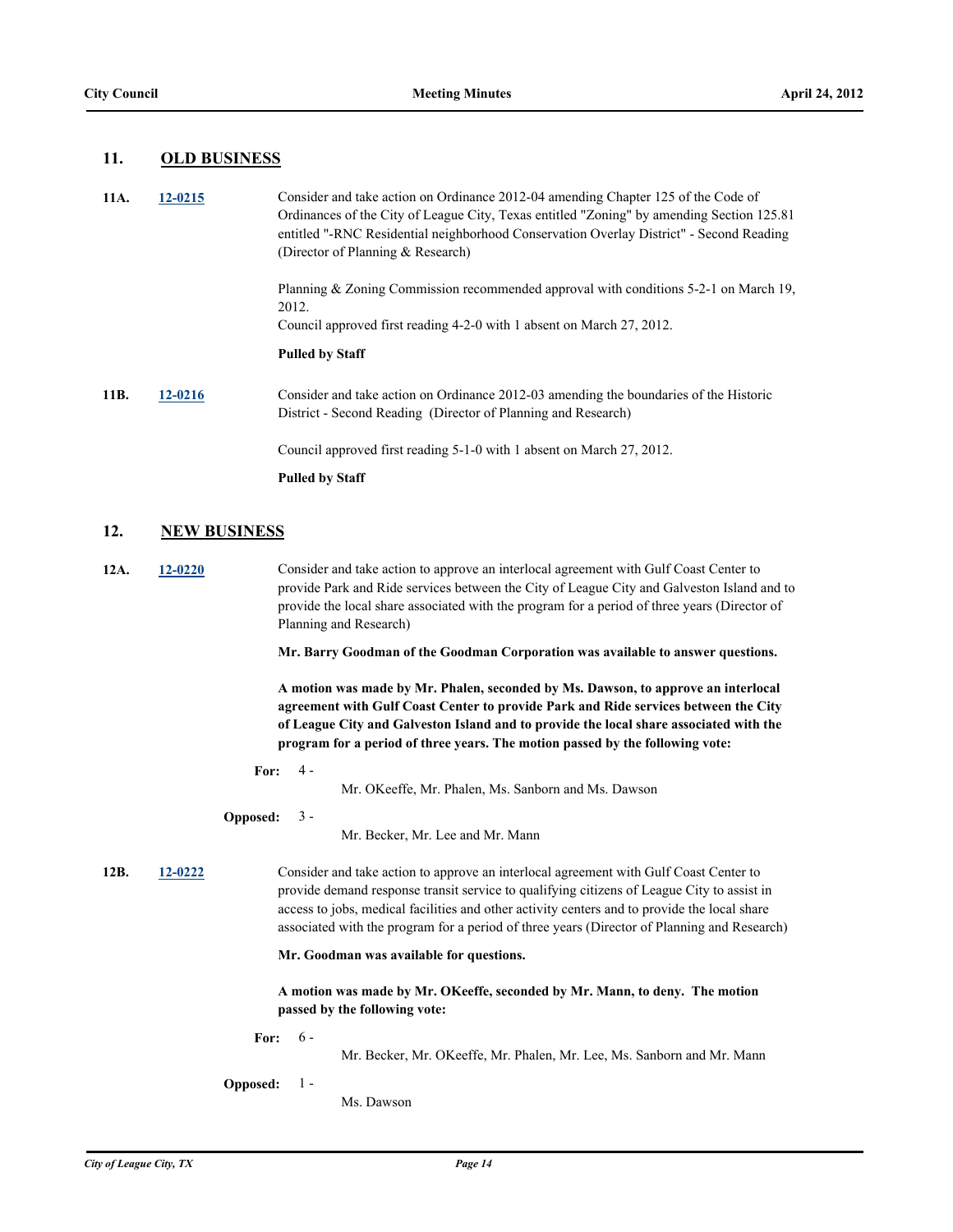| 12C. | $12 - 0230$ | Consider and take action to enter into a professional services agreement with Pierce Goodwin |
|------|-------------|----------------------------------------------------------------------------------------------|
|      |             | Alexander & Linville (PGAL) for architectural and engineering design of Fire Station $#2$    |
|      |             | EMS Expansion and related site work (Fire Chief)                                             |

Staff recommends approval.

**Mr. Chris Casey of Pierce Goodwin Alexander & Linville was available to address this item.**

**A motion was made by Mr. Phalen, seconded by Mr. Lee, to approve entering into a professional services agreement with Pierce Goodwin Alexander & Linville (PGAL) for architectural and engineering design of Fire Station #2 EMS Expansion and related site work. The motion passed by the following vote:**

**For:** 7 -

Mr. Becker, Mr. OKeeffe, Mr. Phalen, Mr. Lee, Ms. Sanborn, Mr. Mann and Ms. Dawson

### **Mayor Paulissen called for a break at 8:42 p.m. Mayor Paulissen reconvened the meeting at 8:51 p.m.**

#### **13. FIRST READING OF ORDINANCES**

**13A. [12-0219](http://leaguecity.legistar.com/gateway.aspx?m=l&id=3067)** Consider and take action on an ordinance revoking Ordinance 2011-34 and 2011-35 regarding a Specific Use Permit to allow on-premises consumption of alcoholic beverages and to allow eating and drinking establishments with live entertainment for the property located at 3612 West Main Street (FM518) commonly known as Dempsey's Sports Bar (Mayor Paulissen).

#### **A motion was made by Mr. OKeeffe, seconded by Mr. Phalen, to deny revoking this permit. The motion passed by the following vote:**

**For:** 5 -

Mr. Becker, Mr. OKeeffe, Mr. Phalen, Mr. Lee and Ms. Sanborn

**Opposed:**  $2 -$ 

Mr. Mann and Ms. Dawson

**13B. [12-0208](http://leaguecity.legistar.com/gateway.aspx?m=l&id=3056)** Consider and take action on an ordinance amending the Code of Ordinances of the City of League City, Texas, Chapter1, "General Provisions," Section 1-5, Entitled "General Penalty for Violations of Code," providing for culpable mental state, pursuant to Section 6.02 of the Texas Penal Code; repealing all ordinances or parts of ordinances inconsistent or in conflict hereinwith: providing for severability; and providing for penalties in accordance with law (Acting City Manager)

Staff recommends approval.

**A motion was made by Mr. OKeeffe, seconded by Mr. Phalen, to approve Ordinance No. 2012-07 amending the Code of Ordinances of the City of League City, Texas, Chapter 1, "General Provisions," Section 1-5, entitled "General Penalty for Violations of Code," providing for culpable mental state, pursuant to Section 6.02 of the Texas Penal Code; repealing all ordinances or parts of ordinances inconsistent or in conflict hereinwith; providing for severability; and providing for penalties in accordance with law.**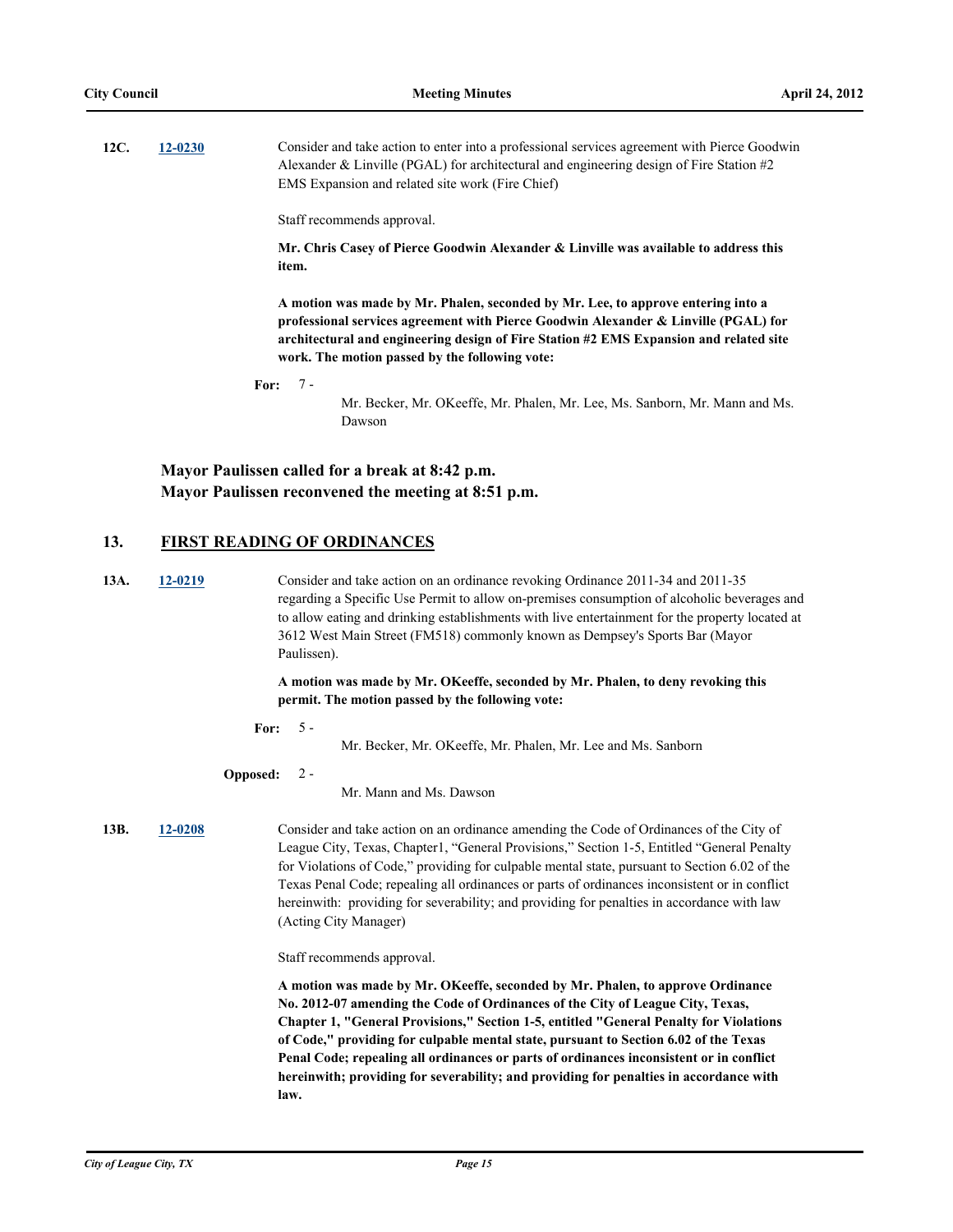**The motion was amended by Mr. OKeeffe, seconded by Mr. Phalen, to remove the provision that allows collection of fees associated with municipal fines (previous Sec. 1-5(3).** 

**Mr. Polanco requested clarification of the amendment, being to simply remove the authority that is given to the Municipal Court to assess the special expense of \$10.00. Mr. OKeeffe said that is correct.**

**The amended motion passed by the following vote:**

**For:** 7 -

Mr. Becker, Mr. OKeeffe, Mr. Phalen, Mr. Lee, Ms. Sanborn, Mr. Mann and Ms. Dawson

**13C. [12-0231](http://leaguecity.legistar.com/gateway.aspx?m=l&id=3079)** Consider and take action on an ordinance amending the City of League City, Texas, Governmental, Proprietary, and Capital Funds Budget for the Fiscal Year 2012 by amending Ordinance No. 2011-48, No. 2011-66, and No. 2012-05 to adjust the operating budget for projected expenditures and the capital budget for added and deleted projects. (Acting City Manager)

Staff recommends approval and requests first and final reading.

**A motion was made by Mr. Phalen, seconded by Mr. Lee, to approve first and final reading of this ordinance. The motion passed by the following vote:**

**For:** 7 -

> Mr. Becker, Mr. OKeeffe, Mr. Phalen, Mr. Lee, Ms. Sanborn, Mr. Mann and Ms. Dawson

**A motion was made by Mr. Phalen, seconded by Ms. Dawson, to approve Ordinance No. 2012-08, amending the language of the ordinance to reduce the General Fund Balance by \$225,000 and increase the Non-Departmental Budget by \$225,000 to include the payment discussed in executive session on April 23, 2012, pertaining to the Paul Smith et al vs. the City of League City. The motion passed by the following vote:**

**For:** 7 -

> Mr. Becker, Mr. OKeeffe, Mr. Phalen, Mr. Lee, Ms. Sanborn, Mr. Mann and Ms. Dawson

### **14. TABLED ITEMS SUBJECT TO RECALL**

### **15. ITEMS ADDED AFTER ELECTRONIC AGENDA COMPLETED**

**12-0241** Discussion and possible action concerning outstanding obligations to the City of League City by Rich Oller (Council Member Becker and Council Member Mann)

**No Action**

**A motion was made by Ms. Sanborn, seconded by Mr. Mann, to suspend the rules and move to Item 18. The motion passed by the following vote:**

**For:** 6 -

Mr. OKeeffe, Mr. Phalen, Mr. Lee, Ms. Sanborn, Mr. Mann and Ms. Dawson

**Opposed:** 1 -

Mr. Becker